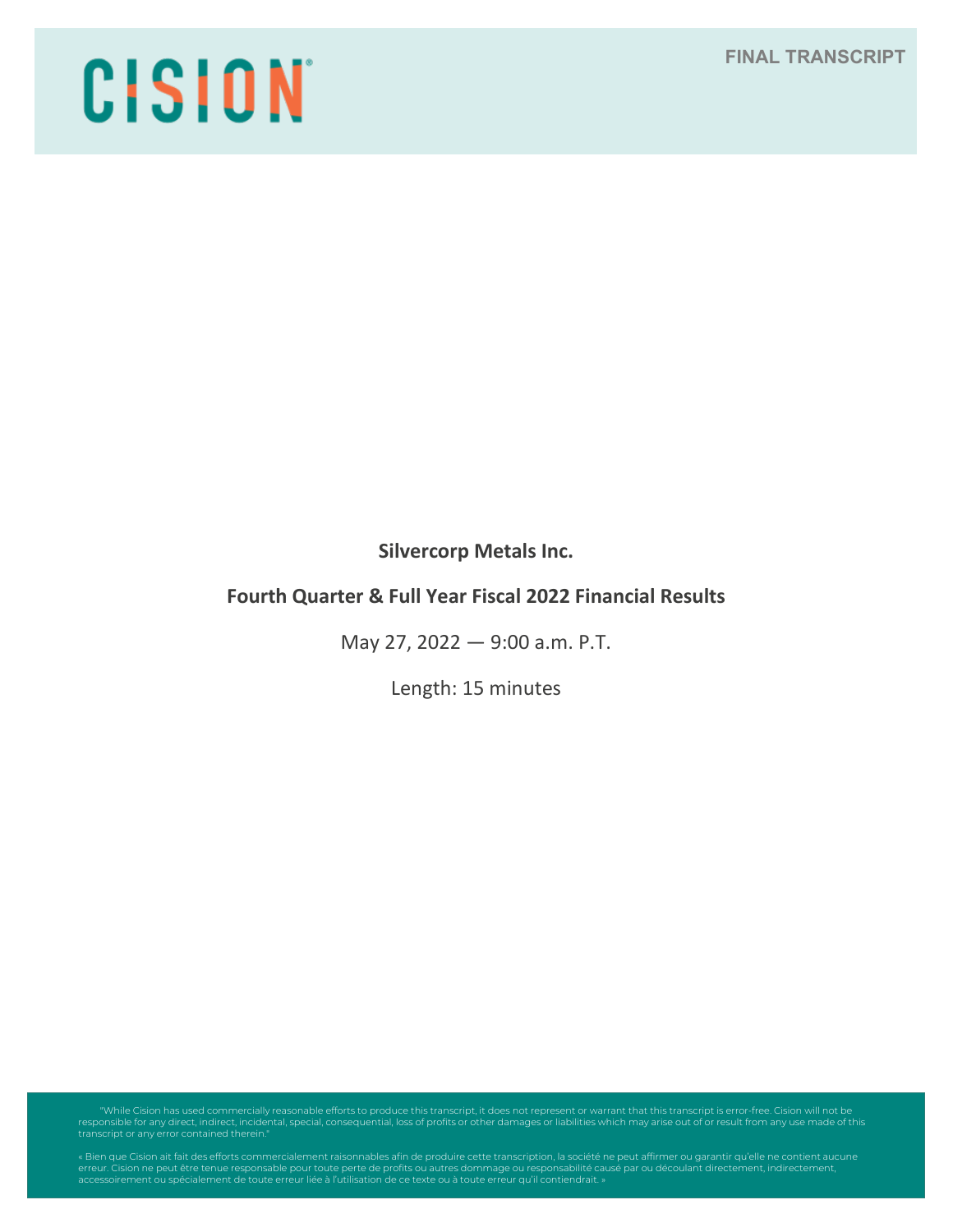## **CORPORATE PARTICIPANTS**

**Lon Shaver** *Silvercorp Metals Inc. — Vice President*

#### **CONFERENCE CALL PARTICIPANTS**

**Gabriel Gonzalez** *Echelon Capital Markets — Analyst*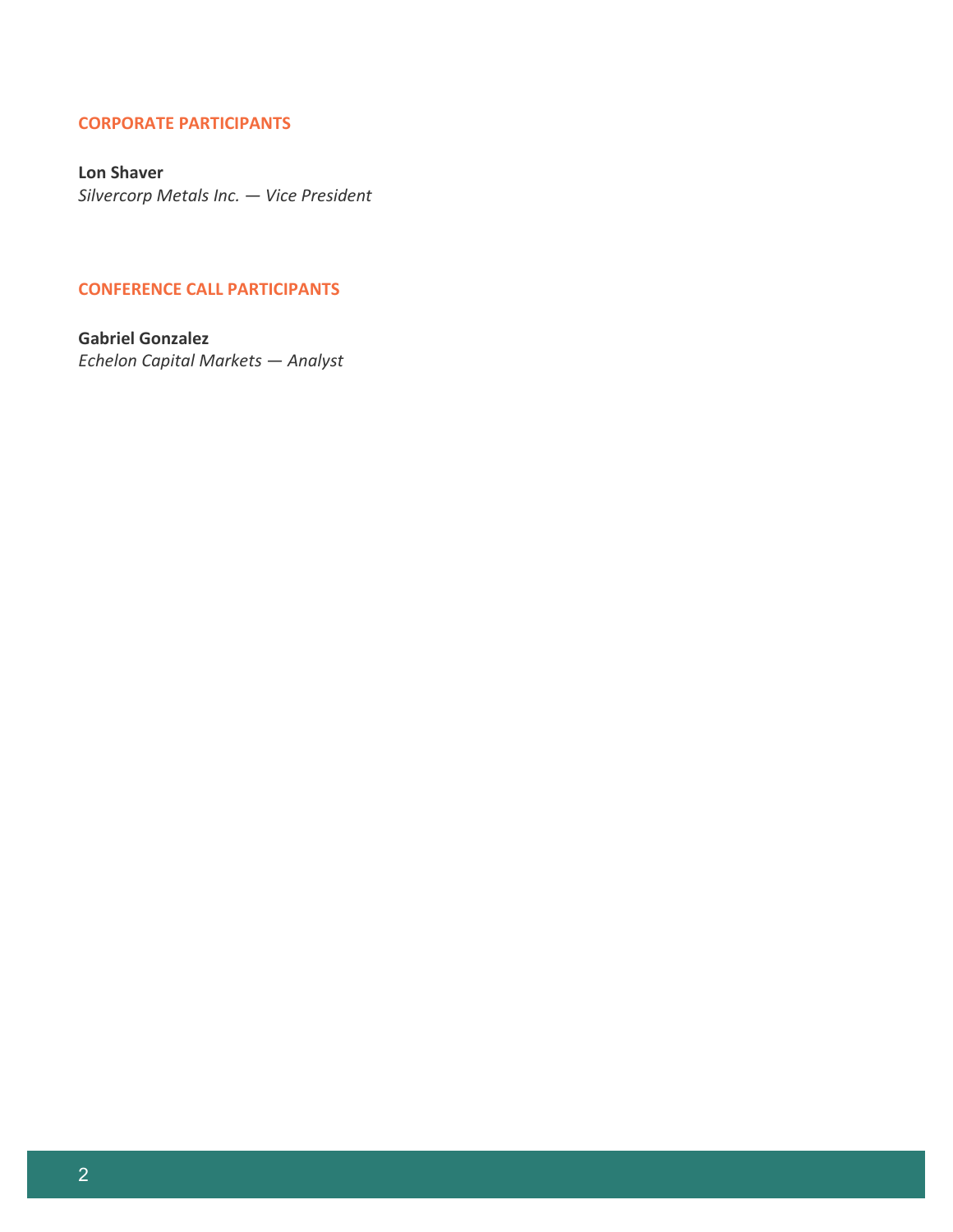#### **PRESENTATION**

## **Operator**

Thank you for standing by. Good morning and afternoon. My name is Anas and I will be your conference operator today. At this time I would like to welcome everyone to the Silvercorp Fourth Quarter and Full Year Fiscal 2022 Financial Results Conference Call. All lines have been placed on mute to prevent any background noise. After the speakers' remarks, there will be a question-and-answer session. If you would like to ask a question during this time, simply press star then the number one on your telephone keypad. If you would like to withdraw your question, please press star then the number two. Thank you.

I would now like to turn the conference over to Mr. Lon Shaver, Vice President, for opening remarks. Please go ahead, sir.

**Lon Shaver** — Vice President, Silvercorp Metals Inc.

Thank you, Anas. Good, morning, everyone. On behalf of Silvercorp Metals, I'd like to welcome you to the Silvercorp Metals fourth quarter and fiscal 2022 financial results conference call. We released our results after yesterday's market close and a copy of the news release, the MD&A, and financial statements for today's call are available on our website and on SEDAR.

Before we get started, I would like to remind you that certain statements on today's call will contain forward-looking information within the meaning of securities laws. Please review the cautionary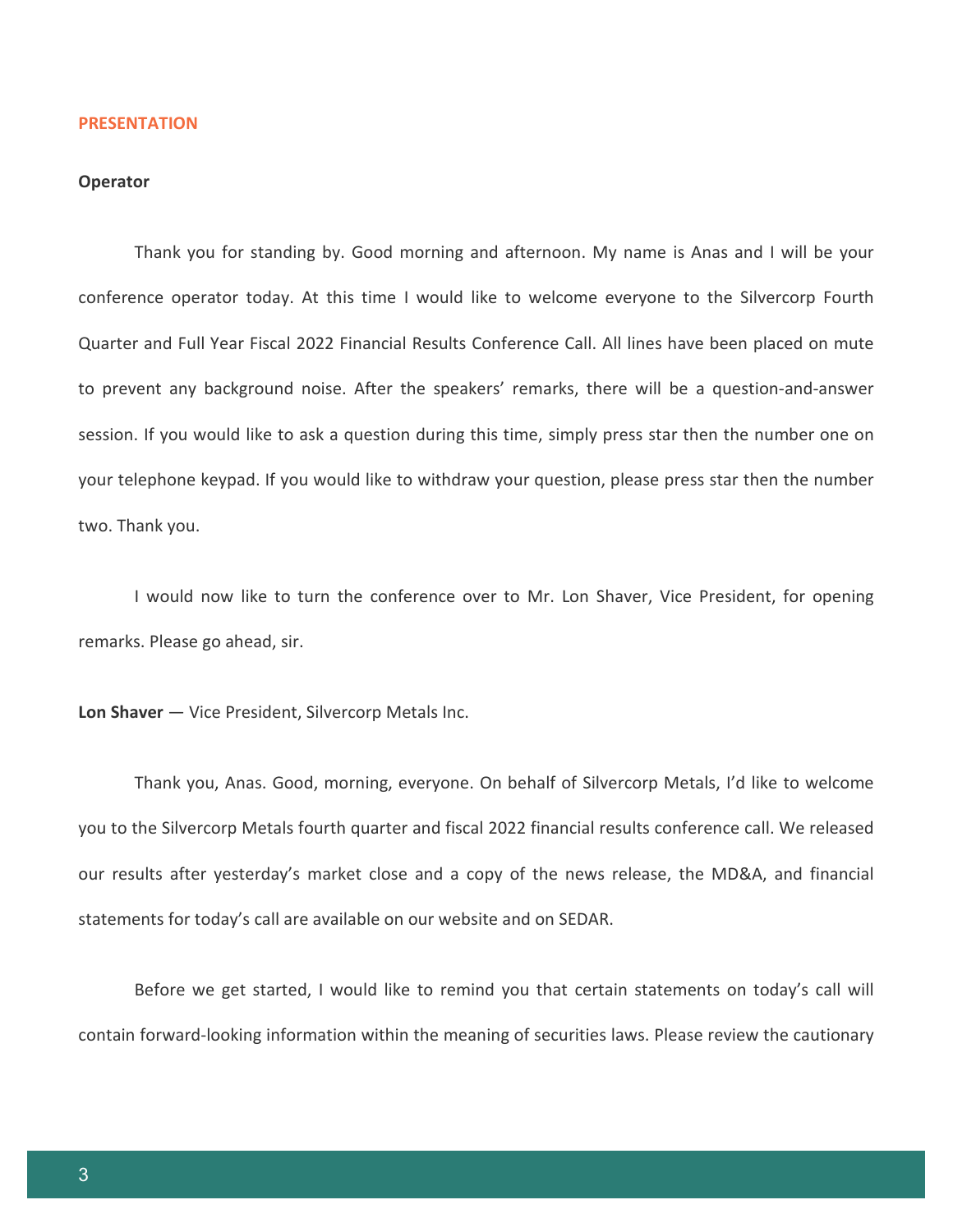statements included in our news release and presentation, as well as the risk factors described in our most recent second quarter, sorry, 10-Q and Form 40-F and AIF.

So, to review the results, we're pleased with the results we reported for the fourth quarter of fiscal 2022. Recall that this quarter is always impacted by a slowdown due to Chinese New Year, but overall operations at our mines ran smoothly, as indicated by the production numbers we reported previously.

Revenue in Q4 was \$41.6 million, up 16% compared to the prior year quarter and, based on production levels and realized prices this quarter, silver was 55% of revenues on a net basis compared to 59% in the same quarter last year.

Our fourth quarter net earnings attributable to equity shareholders were \$4 million or \$0.02 per share compared to \$7 million or \$0.04 for the same period last year. The main contributor to the decrease was the foreign exchange loss that we recorded during this quarter. If we back out this foreign exchange loss and other items, our adjusted earnings for the quarter were \$9.5 million, or \$0.05 per share, compared to \$11 million or \$0.06 per share for the same period last year.

Just as a reminder, adjusted earnings is a supplemental non-GAAP measure to give investors another metric to better measure the performance of our underlying business, its continuing profitability, and growth potential. The adjustments were made to remove the impacts from non-cash and unusual items, including the elimination of share-based compensation; foreign exchange losses, as I mentioned; impairment adjustments and reversals; the share of losses in our associates' operating results; gain or loss in investments; and one-time items.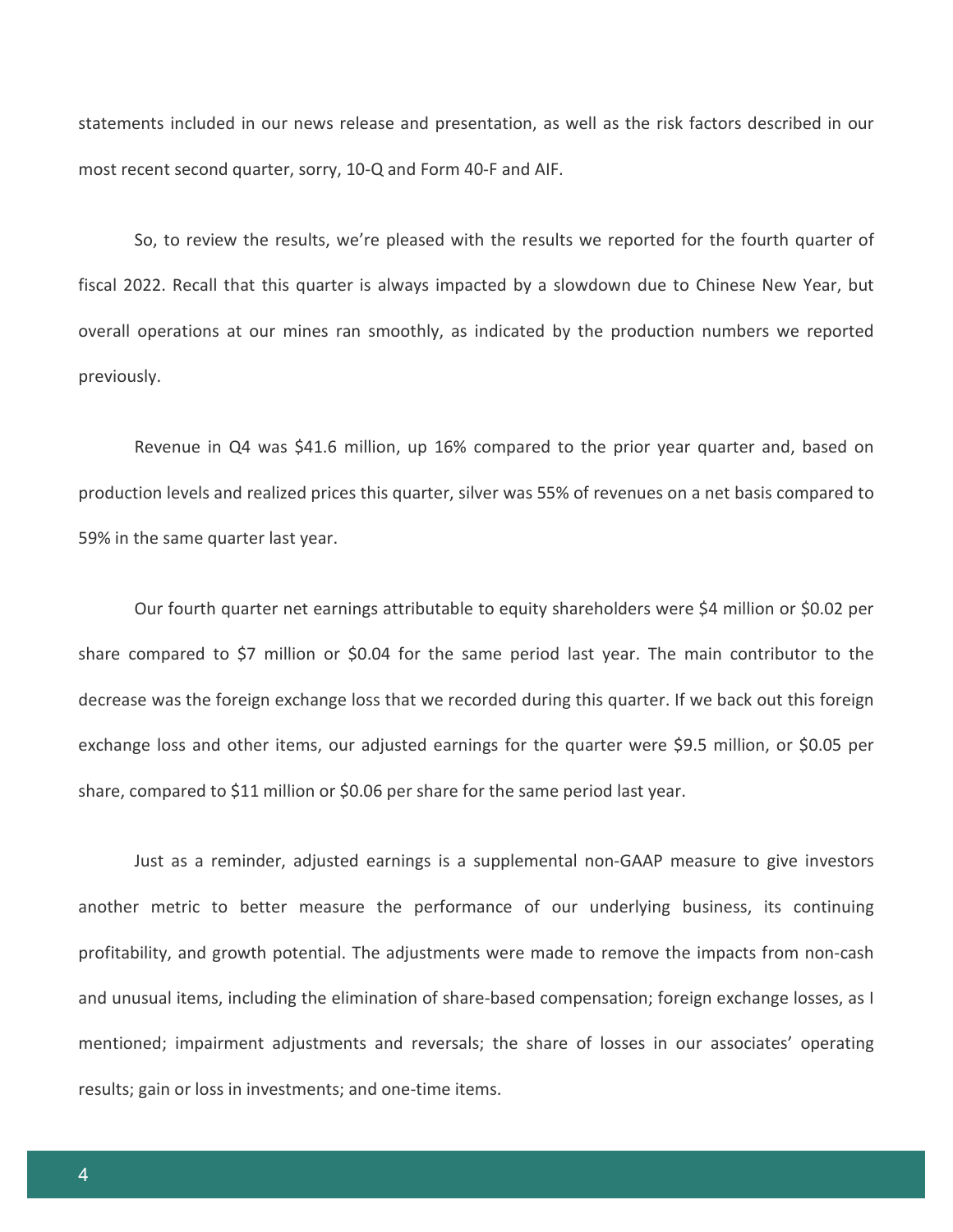Our cash flow from operations in the quarter was \$11.4 million, up significantly compared to \$2.2 million in the prior year quarter.

Our capital expenditures in the quarter totalled approximately \$11.4 million. This was up from \$9.4 million in the prior year quarter and this was mainly driven by the expanded exploration and development programs that we are undertaking at Ying.

To quickly cover the full-year financial results, revenue for fiscal 2022 was \$217.9 million. That was up 13% compared to the prior year. The net earnings attributable to equity shareholders were \$30.6 million or \$0.17 per share compared to \$46.4 million or \$0.27 for the period; however, our adjusted earnings for the year were \$52.4 million or \$0.30 per share and that's compared to \$49.8 million or \$0.28 per share last year. Our cash flow from operations for the year was \$107.4 million. That was up 25% compared to \$85.9 million in the prior year. Capital expenditures totalled approximately \$54 million in fiscal 2022. That was up from about \$44.6 million in the same prior period and was 41% over guidance for the year, mainly due to the decision to expand our exploration programs, ramp development, and other facilities improvement at our Ying mining operations.

For a production recap, for the quarter we previously mined 180,505 tonnes of ore and milled 182,670 tonnes of ore in the quarter. That was up 5% and 17%, respectively, compared to last year's fourth quarter. And we produced approximately 1.1 million ounces of silver, 500 ounces of gold, 12 million pounds of lead, and 4.1 million pounds of zinc in the quarter, and those were production decreases compared to last year of 4% for silver, 2% for lead, and 12% for zinc, but an increase of 67% for gold over last year's quarter.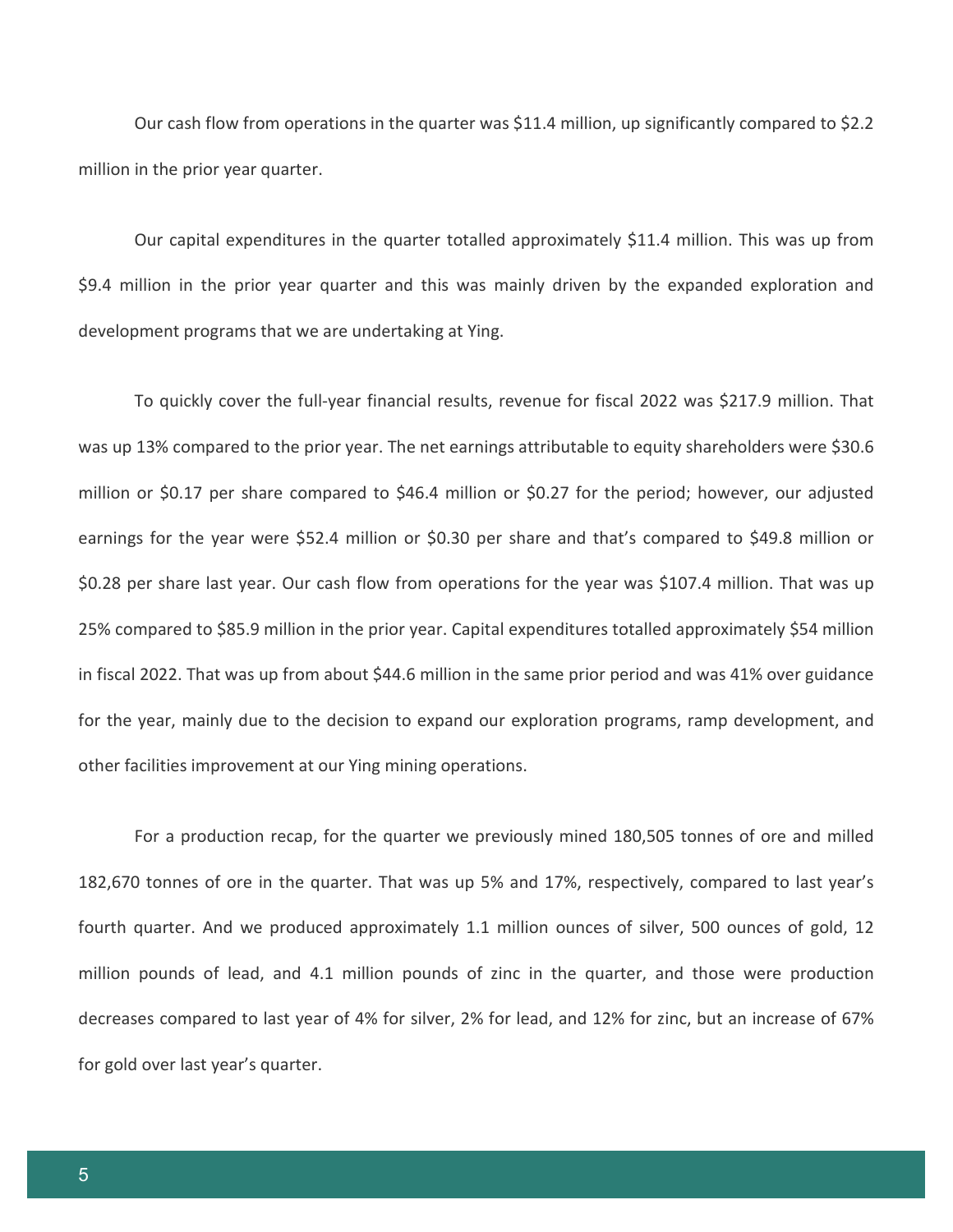Sales in the quarter were 1.2 million ounces of silver, 500 ounces of gold, 12.3 million pounds of lead, and 4.3 million pounds of zinc. Those were increases of 11% in silver and 13% in lead sold and decreases of 5% in zinc and 14% in gold compared to Q4 of last year.

Our cash cost per ounce of silver net of by-product credits was negative US\$0.54 in the fourth quarter this year compared to negative US\$0.39 in the prior year quarter and our all-in sustaining cost per ounce of silver on a consolidated basis net of by-product credits was \$12.61 compared to \$12.55 in Q4 of 2021.

Looking at production for the full year ended March 2022, we mined 996,280 tonnes of ore and milled 964,925 tonnes of ore. That was up 3% and 4%, respectively, compared to last year's numbers. We sold 6.3 million ounces of silver, 3,400 ounces of gold, 63.6 million pounds of lead, and 26.8 million pounds of zinc. These were production decreases of 1%, 28%, 5%, and 4% in silver, gold, lead, and zinc, respectively. It's important to note though that gold sold last year included 1,200 ounces from the BYP mine concentrate inventory cleanout.

For the year the cash cost per ounce of silver net of by-product credits was negative \$1.29 in this fiscal year compared to a negative \$1.80 in fiscal 2021 and our all-in sustaining cost net of by-product credits for the year was \$8.77, up compared to \$7.49 in fiscal 2021.

Compared to our fiscal 2022 production guidance, on a consolidated basis, our milling tonnage was 2% over the low end of our guidance range and regarding the metals produced we hit 95% of the low end for silver, 96% for lead, and 97% for zinc.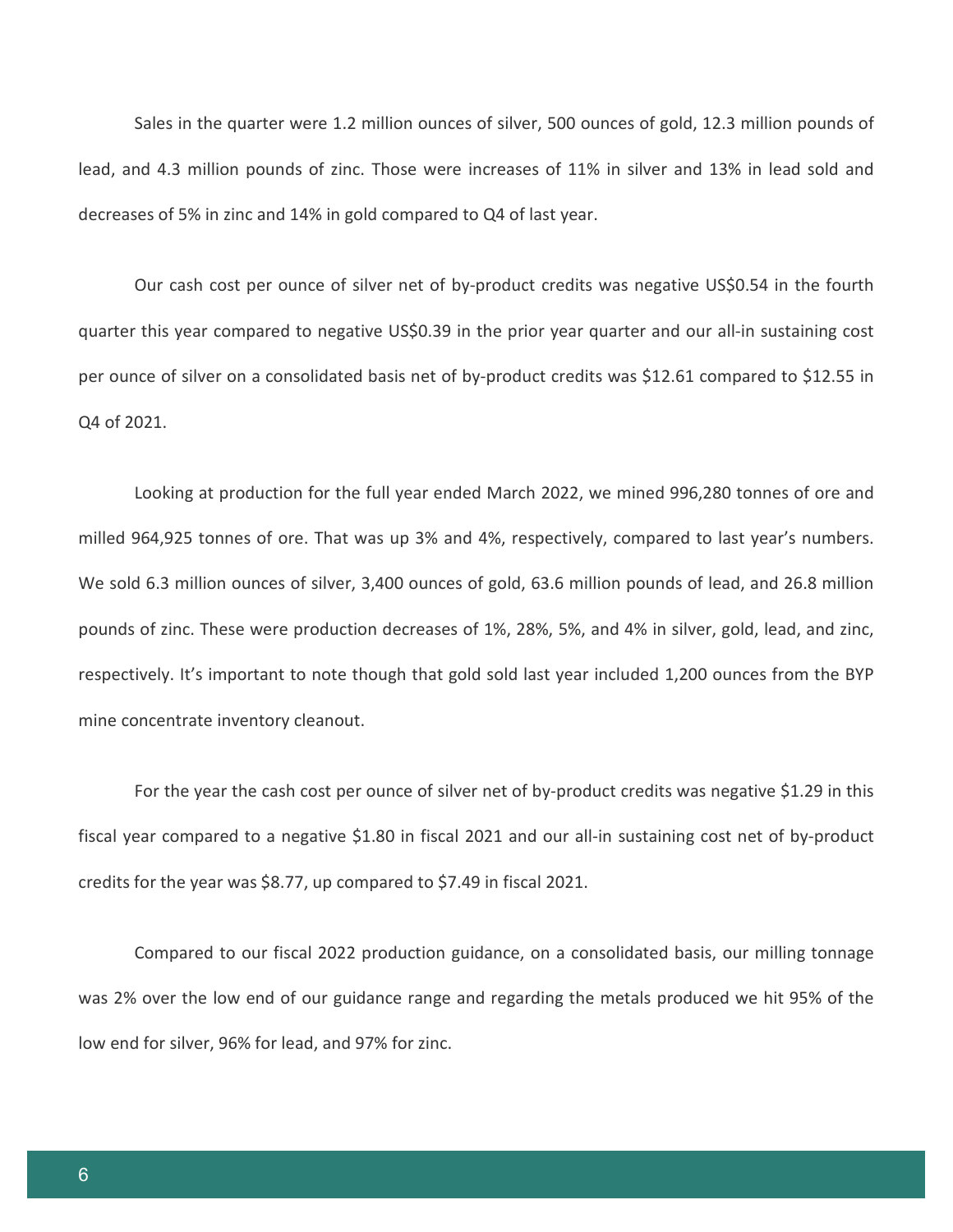In terms of corporate development, the acquisition of the Kuanping project was completed in November of 2021 for \$13.1 million. This project is located in Henan Province, approximately 33 kilometres from our Ying Mining District, and is approximately 12.4 square kilometres. The Company, through our subsidiary, won an auction to acquire the Zhonghe Silver Project in December of 2020 but the execution of the transfer contract for the transfer of this project was subject to a new national security clearance, which has taken a long time, and in January of 2022 the Company has withdrew the application for this security review and transfer.

Looking at our cash flow items and summing everything up, we ended the quarter and year in a strong financial position with \$212.9 million in cash and cash equivalents and short-term investments, and this does not include the investments in associates and other companies, which had a total market value of \$146.5 million as at March 31st.

Now switching to outlook, we're reiterating our production guidance for fiscal 2023, which we previously announced on February 8<sup>th</sup>. We expect to produce between 7 million and 7.3 million ounces of silver, between 6,300 to 7,900 ounces of gold, between 68.4 million to 71.3 million pounds of lead, and between 32 million to 34.5 million pounds of zinc, and this reflects increases of 14% to 19% in silver production, 85% to 132% in gold, 6% to 11% increases in lead, and between 19% and 29% production increases for zinc compared to our actual fiscal 2022 results.

The Company is working with our consultants to complete an updated 43-101 resource and reserve estimate for the Ying Mining District expected to be completed this summer and regarding an update on the construction of our mill number three at the Ying Mining District we're pleased to provide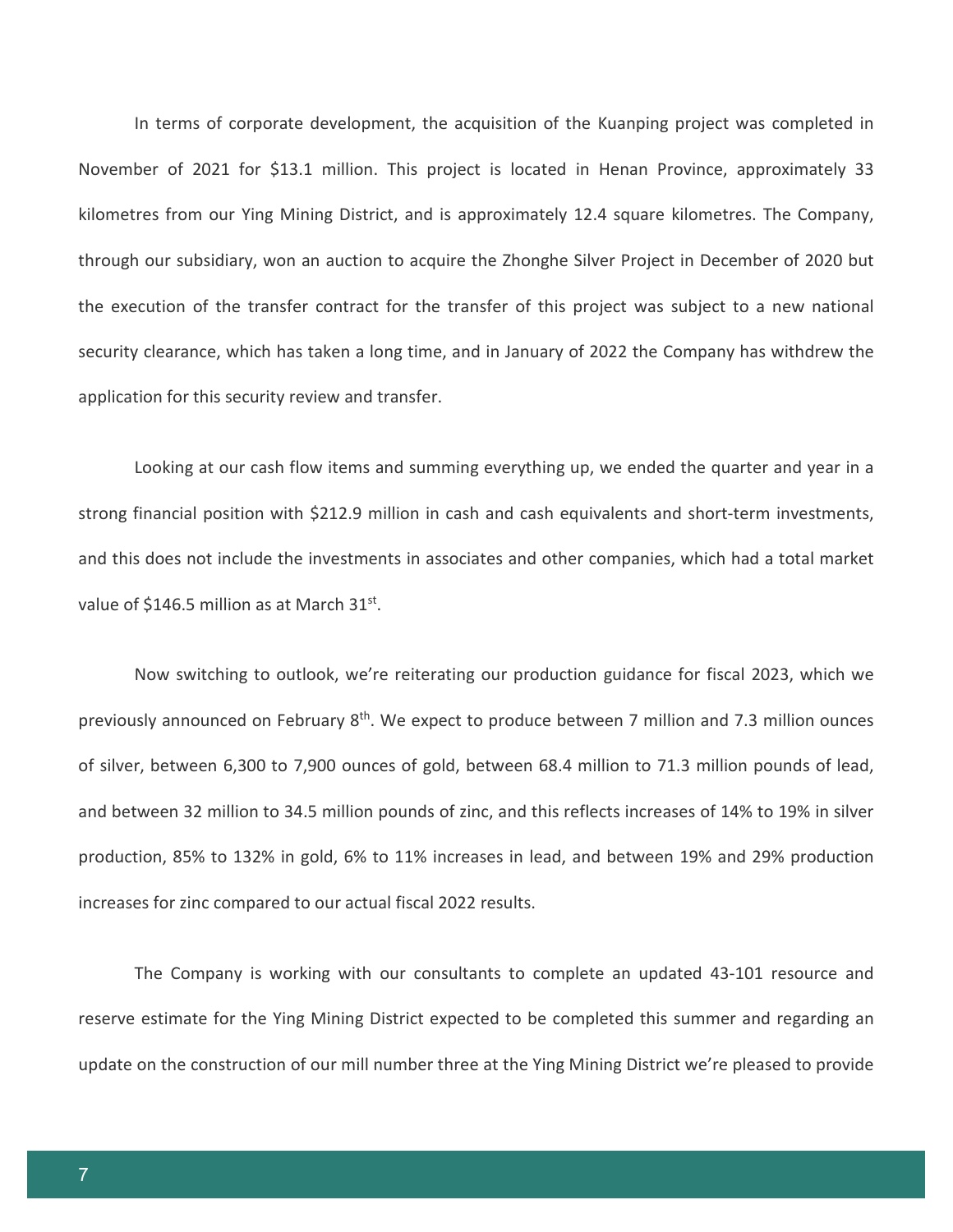the following updates: Land leases have been entered into for the roughly 120 hectares required and the rezoning process for this ground is well underway. We've drilled 142 drill holes that were required for foundation preparation. The tunnel contractor for the tailings dam has been selected and the selection process for the power plant construction contractor is in progress. Preliminary plant and tailings storage facility designs have been completed and the environmental assessment report has been posted on the appropriate government websites for a 10-day public comment period. If no material objections are raised, the report will be deemed to be approved.

And I think what that, operator, I'd like to open up the call for any questions, if there are any.

# **Q & A**

#### **Operator**

Thank you, sir. Ladies and gentlemen, we will now conduct the question-and-answer session. If you would like to ask a question, press star then the number one on your telephone keypad. If you would like to withdraw your question, press star two. If you are using a speakerphone, please lift the handset before pressing any keys. One moment please for your first question.

Your first question comes from Gabriel Gonzalez with Echelon Capital Markets. Please go ahead.

### **Gabriel Gonzalez** — Analyst, Echelon Capital Markets

Hi. Thank you very much and good afternoon, good morning. I just wanted to ask if there have been any changes in schedules, procurement, or costs in relation to the expansion at Ying just given the fluid global supply chain situation and reported measures for COVID in some of the larger cities or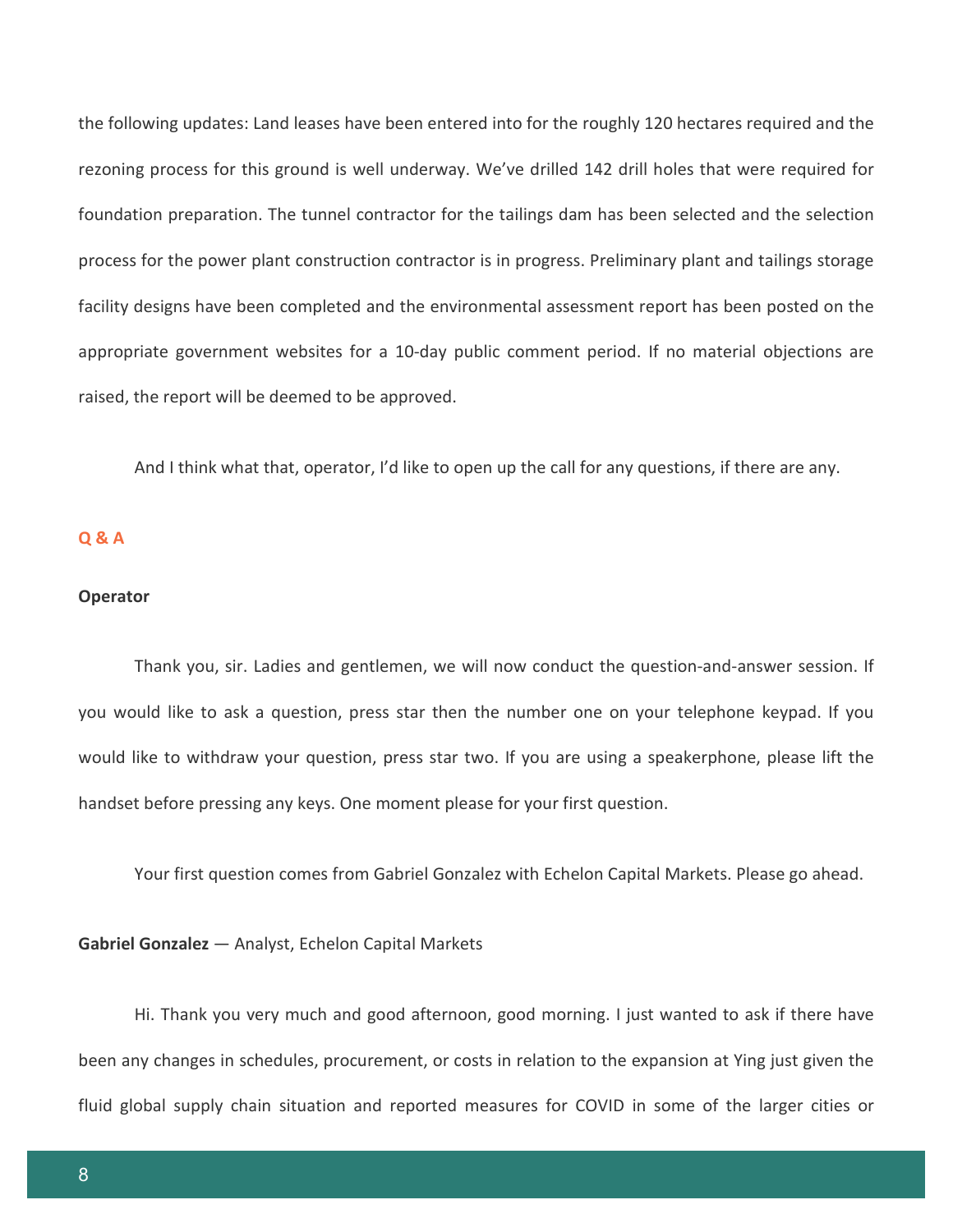basically if everything remains more or less on track as per the February press release that provided the costs and scheduling information.

**Lon Shaver** — Vice President, Silvercorp Metals Inc.

Thanks, Gabriel. There's kind of two questions embedded in there. One, with respect to the program, the plans for the construction, at this point we don't anticipate any changes. I mean, of course, we're in the planning stage right now and we're not procuring the actual equipment, but we don't see anything that causes us to dramatically change our expectations on that. And of course we'll keep everyone informed if there are changes both to timing or budget as we move forward, but right now everything is moving along on the plans that we had anticipated.

And I think tied into your question was, if I can sort of use this to elaborate or clarify sort of what we've been experiencing with respect to COVID in China, and that has, to be honest, been very smooth. It has not really been a major disruption. Our mining operations have been operating without any interruptions. We've got measures in place for people who arriving on site to quarantine prior to joining the crews and joining the rest of the teams and that has worked well and to date we have really had no issues with respect to cases at the operations.

The comment regarding other cities, you know, the Shanghai lockdown, I'd say, is probably being treated and handled differently in Beijing. Our employees at our Beijing head office, some are working, a skeleton crew are working in the office and the rest are working from home, but really without much interruption or any real impact on our activities.